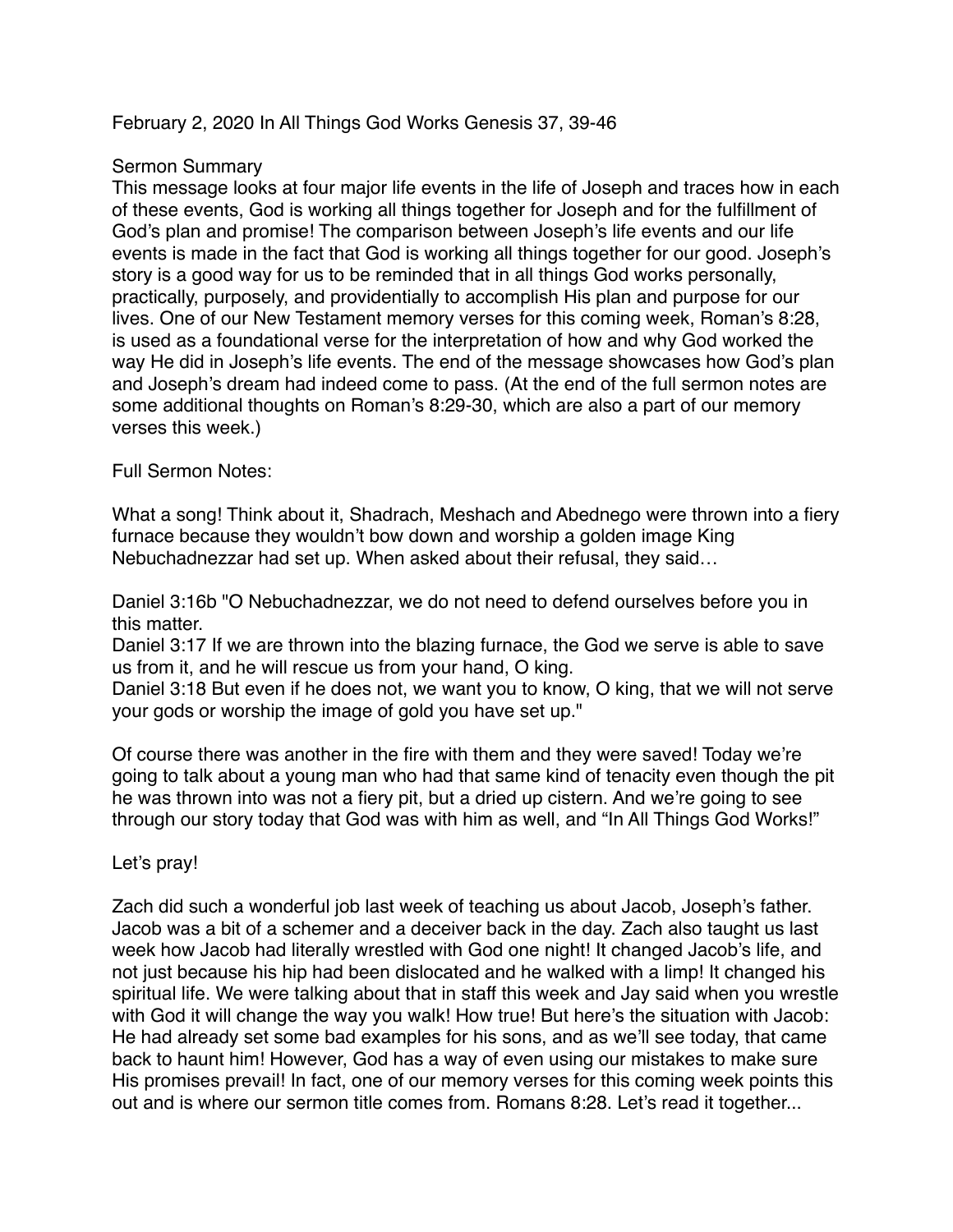Rom 8:28 And we know that in all things God works for the good of those who love him, who have been called according to his purpose.

Just a quick word here. Verse 28 does not say that all things are good, it says in all things God works for the good of those who love Him, who have been called according to His purpose. I was telling someone just the other day, how I don't have a doubt in the world about my salvation and heaven someday. That's my gift from God and I trust Him 100% with my eternity. So why do I sometimes have such a hard time trusting God with the details of my everyday life? Trust Him with my soul in eternity, but not with my life here on earth! What's up with that? Well life can be a challenge, right? Ever feel like you can't catch a break? Ever feel like everything is against you and you're fighting an uphill battle? Ever had your dreams, your hopes and your plans collide with reality? Joseph, the young man in our story today, certainly faced all of the above. We'll look at three major discouraging life events, each one seemingly the end of his dreams and the end of God's covenant promise! But we'll see that in all things God works!!

# **Life Event #1 Joseph Sold Into Slavery**

Gen 37:3 Now Israel loved Joseph more than any of his other sons, because he had been born to him in his old age; and he made a richly ornamented robe for him. Gen 37:4 When his brothers saw that their father loved him more than any of them, they hated him and could not speak a kind word to him.

Gen 37:5 Joseph had a dream, and when he told it to his brothers, they hated him all the more.

Gen 37:6 He said to them, "Listen to this dream I had:

Gen 37:7 We were binding sheaves of grain out in the field when suddenly my sheaf rose and stood upright, while your sheaves gathered around mine and bowed down to it."

Gen 37:8 His brothers said to him, "Do you intend to reign over us? Will you actually rule us?" And they hated him all the more because of his dream and what he had said. Gen 37:9 Then he had another dream, and he told it to his brothers. "Listen," he said, "I had another dream, and this time the sun and moon and eleven stars were bowing down to me."

Gen 37:10 When he told his father as well as his brothers, his father rebuked him and said, "What is this dream you had? Will your mother and I and your brothers actually come and bow down to the ground before you?"

Gen 37:11 His brothers were jealous of him, but his father kept the matter in mind.

So Joseph in his youthful naivety, doesn't even think about how his brothers or his dad would take his dream. His brothers hated him all the more! Jacob was bothered by Joseph's presentation of his dream, but he was wise enough not to totally dismiss it. He was aware that God sometimes works in mysterious ways, so he kept the matter in mind. Let's read on…

Gen 37:12 Now his brothers had gone to graze their father's flocks near Shechem,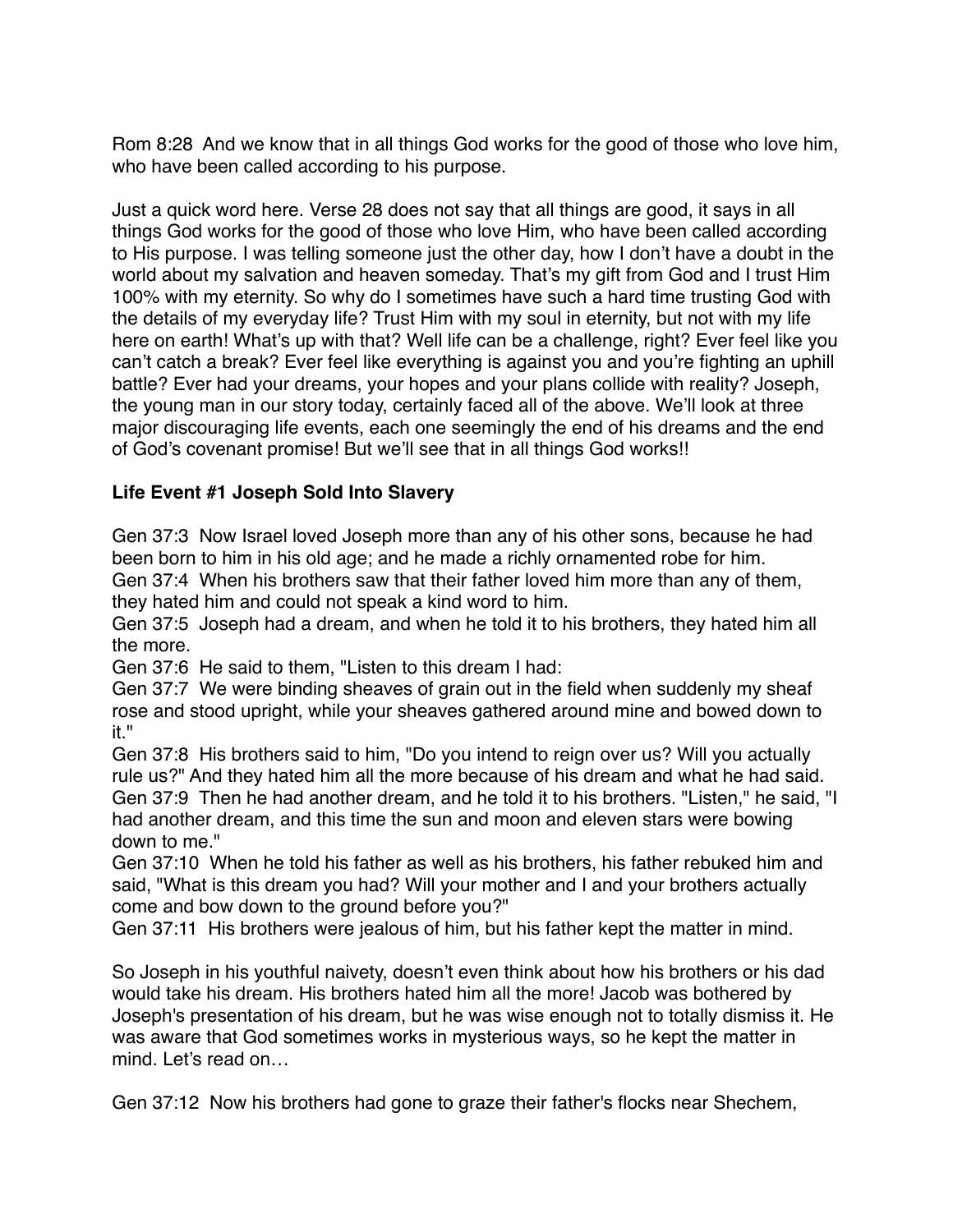Gen 37:13 and Israel said to Joseph, "As you know, your brothers are grazing the flocks near Shechem. Come, I am going to send you to them." "Very well," he replied. Gen 37:14 So he said to him, "Go and see if all is well with your brothers and with the flocks, and bring word back to me." Then he sent him off from the Valley of Hebron...

Spoken just like a true dreamer. "Sure, I'll go, no problem. I love adventures!" Impervious to the peril that awaited him at the hands of his brothers. Unaware his dream is about to have a serious collision with reality.

Gen 37:17 ...So Joseph went after his brothers and found them near Dothan. Gen 37:18 But they saw him in the distance, and before he reached them, they plotted to kill him.

Gen 37:19 "Here comes that dreamer!" they said to each other.

Gen 37:20 "Come now, let's kill him and throw him into one of these cisterns and say that a ferocious animal devoured him. Then we'll see what comes of his dreams."

Amazing the sick depths jealousy and hate can take people! But, thanks to God there was at least one brother who had not allowed the hate to totally consume him.

Gen 37:21 When Reuben heard this, he tried to rescue him from their hands. "Let's not take his life," he said.

Gen 37:22 "Don't shed any blood. Throw him into this cistern here in the desert, but don't lay a hand on him." Reuben said this to rescue him from them and take him back to his father.

Gen 37:23 So when Joseph came to his brothers, they stripped him of his robe--the richly ornamented robe he was wearing--

Gen 37:24 and they took him and threw him into the cistern. Now the cistern was empty; there was no water in it.

Gen 37:25 As they sat down to eat their meal, they looked up and saw a caravan of Ishmaelites coming from Gilead. Their camels were loaded with spices, balm and myrrh, and they were on their way to take them down to Egypt.

Gen 37:26 Judah said to his brothers, "What will we gain if we kill our brother and cover up his blood?

Gen 37:27 Come, let's sell him to the Ishmaelites and not lay our hands on him; after all, he is our brother, our own flesh and blood." His brothers agreed.

Gen 37:28 So when the Midianite merchants came by, his brothers pulled Joseph up out of the cistern and sold him for twenty shekels of silver to the Ishmaelites, who took him to Egypt.

Gen 37:29 When Reuben returned to the cistern and saw that Joseph was not there, he tore his clothes.

Gen 37:30 He went back to his brothers and said, "The boy isn't there! Where can I turn now?"

Gen 37:31 Then they got Joseph's robe, slaughtered a goat and dipped the robe in the blood.

Gen 37:32 They took the ornamented robe back to their father and said, "We found this. Examine it to see whether it is your son's robe."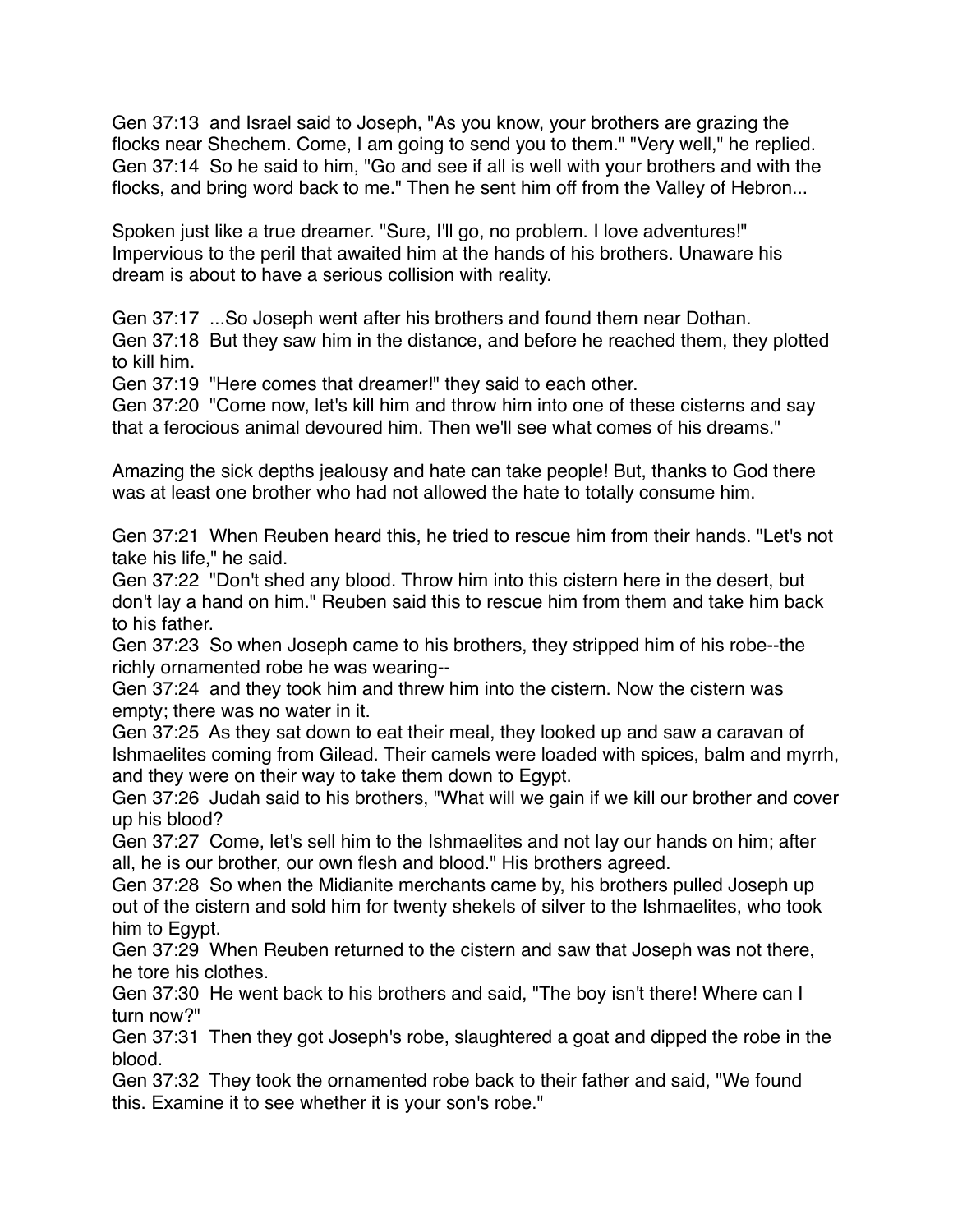Gen 37:33 He recognized it and said, "It is my son's robe! Some ferocious animal has devoured him. Joseph has surely been torn to pieces."

Gen 37:34 Then Jacob tore his clothes, put on sackcloth and mourned for his son many days.

Gen 37:35 All his sons and daughters came to comfort him, but he refused to be comforted. "No," he said, "in mourning will I go down to the grave to my son." So his father wept for him.

Like I said, Jacob's poor example of deception has now shown up in his sons. Don't think you can be in sin and it won't affect your children. It will even if you don't think they know about it! Sin is contagious! Of course we also must remember even if you are a wonderful example, your kids may not follow, but that's on them. So Jacob is devastated and heart broken and Joseph is about to face some difficult times. What will Joseph do with his difficult circumstances?

Let's see...

# **Life Event #2 Joseph Falsely Accused and Imprisoned**

Gen 39:1 Now Joseph had been taken down to Egypt. Potiphar, an Egyptian who was one of Pharaoh's officials, the captain of the guard, bought him from the Ishmaelites who had taken him there.

Gen 39:2 The LORD was with Joseph and he prospered, and he lived in the house of his Egyptian master.

Gen 39:3 When his master saw that the LORD was with him and that the LORD gave him success in everything he did,

Gen 39:4 Joseph found favor in his eyes and became his attendant. Potiphar put him in charge of his household, and he entrusted to his care everything he owned.

Gen 39:5 From the time he put him in charge of his household and of all that he owned, the LORD blessed the household of the Egyptian because of Joseph. The blessing of the LORD was on everything Potiphar had, both in the house and in the field.

Gen 39:6 So he left in Joseph's care everything he had; with Joseph in charge, he did not concern himself with anything except the food he ate. Now Joseph was well-built and handsome,

Gen 39:7 and after a while his master's wife took notice of Joseph and said, "Come to bed with me!"

Gen 39:8 But he refused. "With me in charge," he told her, "my master does not concern himself with anything in the house; everything he owns he has entrusted to my care.

Gen 39:9 No one is greater in this house than I am. My master has withheld nothing from me except you, because you are his wife. How then could I do such a wicked thing and sin against God?"

Gen 39:10 And though she spoke to Joseph day after day, he refused to go to bed with her or even be with her.

Gen 39:11 One day he went into the house to attend to his duties, and none of the household servants were inside.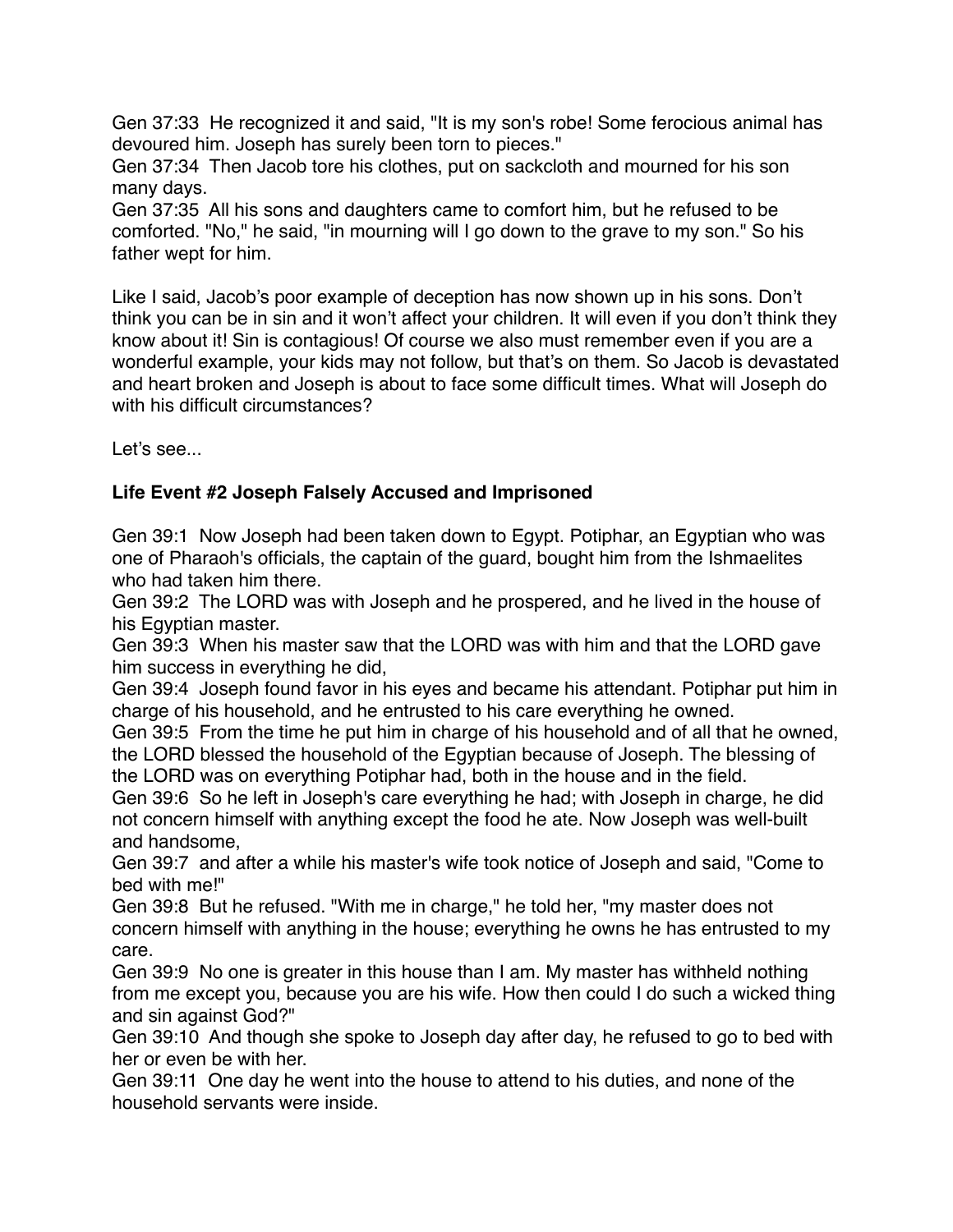Gen 39:12 She caught him by his cloak and said, "Come to bed with me!" But he left his cloak in her hand and ran out of the house.

Gen 39:13 When she saw that he had left his cloak in her hand and had run out of the house,

Gen 39:14 she called her household servants. "Look," she said to them, "this Hebrew has been brought to us to make sport of us! He came in here to sleep with me. but I screamed.

Gen 39:19 When his master heard the story his wife told him, saying, "This is how your slave treated me," he burned with anger.

Gen 39:20 Joseph's master took him and put him in prison, the place where the king's prisoners were confined…

## **Life Event #3 Joseph Is Forgotten**

Gen 39:20 ...But while Joseph was there in the prison,

Gen 39:21 the LORD was with him; he showed him kindness and granted him favor in the eyes of the prison warden.

Gen 39:22 So the warden put Joseph in charge of all those held in the prison, and he was made responsible for all that was done there.

Gen 39:23 The warden paid no attention to anything under Joseph's care, because the LORD was with Joseph and gave him success in whatever he did.

Are you noticing a pattern here? Joseph can't catch a break, but he stays faithful and simply seeks to do the very best with whatever his circumstances and God blesses him in the midst of his terrible circumstances! Talk about can't keep a good man down, that's Joseph! It's important to note Joseph dreamed of being exalted but he didn't dream of being sold into slavery or put into prison. God, in His wisdom doesn't always reveal the struggles we may endure on the way to dream fulfillment. If He did, we might be inclined to abandon the dream. But Joseph just keeps doing the right thing and trusting God no matter what and God kept blessing him. In all things God works! While Joseph is in prison two of Pharaoh's officials get thrown into prison, his baker and his cup-bearer. Then this happens…

Gen 40:6 When Joseph came to them the next morning, he saw that they were dejected.

Gen 40:7 So he asked Pharaoh's officials who were in custody with him in his master's house, "Why are your faces so sad today?"

Gen 40:8 "We both had dreams," they answered, "but there is no one to interpret them." Then Joseph said to them, "Do not interpretations belong to God? Tell me your dreams."

Joseph interprets their dreams. In your readings this week you'll see it's not good news for the Baker, but really good news for the Cup Bearer. Joseph tells the Cup Bearer...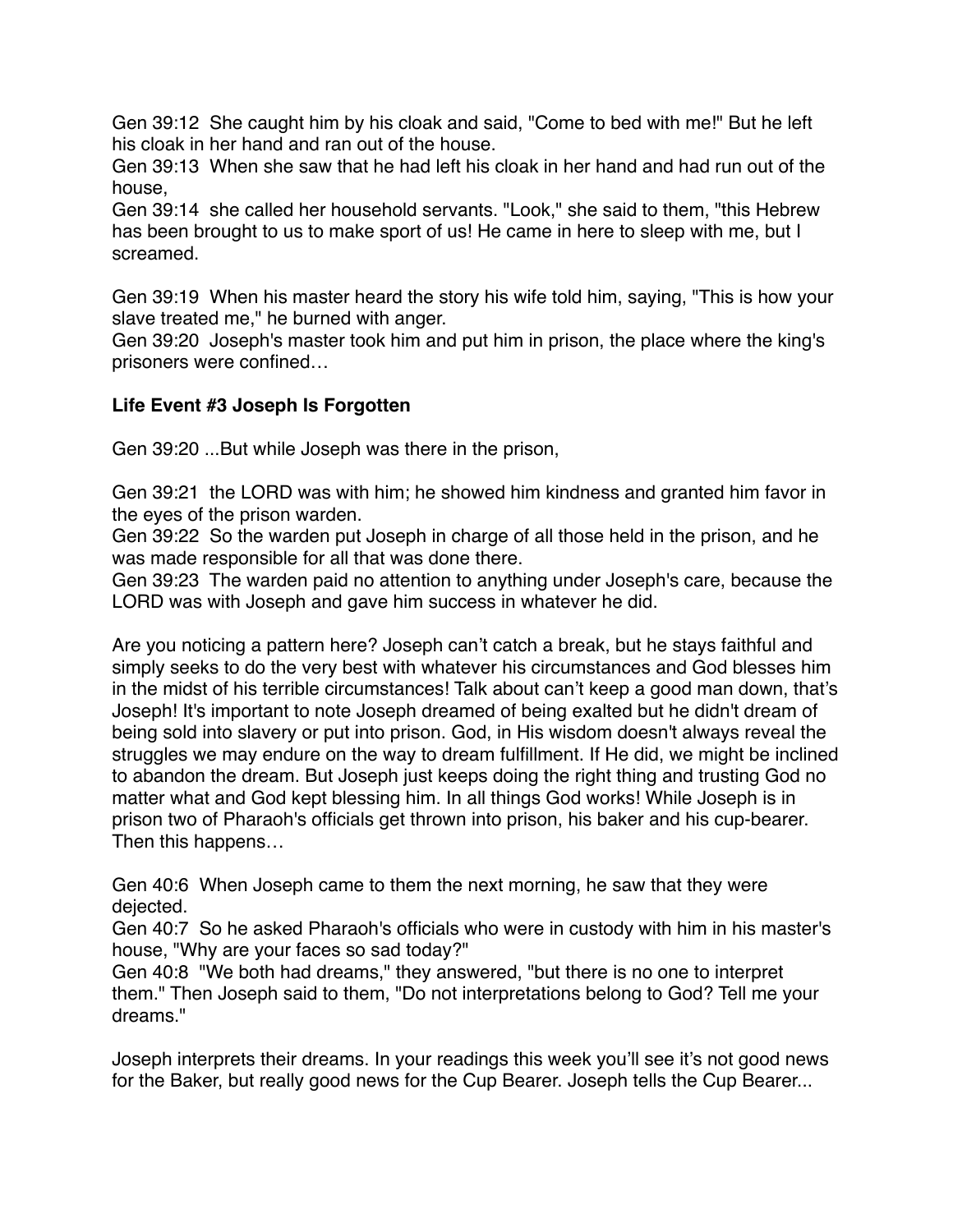Gen 40:13 Within three days Pharaoh will lift up your head and restore you to your position, and you will put Pharaoh's cup in his hand, just as you used to do when you were his cupbearer.

Gen 40:14 But when all goes well with you, remember me and show me kindness; mention me to Pharaoh and get me out of this prison.

Gen 40:15 For I was forcibly carried off from the land of the Hebrews, and even here I have done nothing to deserve being put in a dungeon."

Three days later it was Pharaoh's birthday and the Cup Bearer was restored to his former position, but he forgot Joseph. Forgotten? Really? You've got to be kidding? How in the world could this guy just forget Joseph? Can you imagine Joseph, week after week just waiting for someone to come and tell him, "The Pharaoh has ordered your release!" But that just didn't happen. He had been forgotten. Have you ever felt forgotten? Have you ever felt God has forgotten you? Maybe you've begun to wonder whether or not God ever had a dream or a plan for you in the first place. Would Joseph's dream endure the wait? Will your dream endure the wait? Why would God make us wait in the first place? I mean, if it's God's dream for us why the wait? Why doesn't God just work His magic and make the dream happen in an instant? In the blink of an eye! Why put us in a holding pattern and make us wait? Here's some things we can learn from Joseph's life events!

### **In all Things God Works - Personally**

God was working in Joseph's life personally. He had a plan and it would ultimately result in the fulfillment of Joseph's God given dreams. God is also concerned about you personally. He desires to use all of the events in your life to make you the man or woman of God He created you to be! The reason the dream takes time to fulfill is God is working with you personally to grow you, just like He was growing Josph! I once heard this statement...

God is more concerned with our character than He is with our comfort!

Paul put it this way...

Rom 5:3 ...but we also rejoice in our sufferings, because we know that suffering produces perseverance;

Rom 5:4 perseverance, character; and character, hope.

Rom 5:5 And hope does not disappoint us, because God has poured out his love into our hearts by the Holy Spirit, whom he has given us.

Sometimes it is uncomfortable when God starts chiseling away at some of the attitudes, habits or traits that are holding us back from becoming the work of art God wants us to become. When an earthly architect designs and builds a building, people are used to construct the building. The focus is on the building. God's kingdom is so different. He is building people. So the timing of the completion of the project is not as important as the completion of God's goals for the people!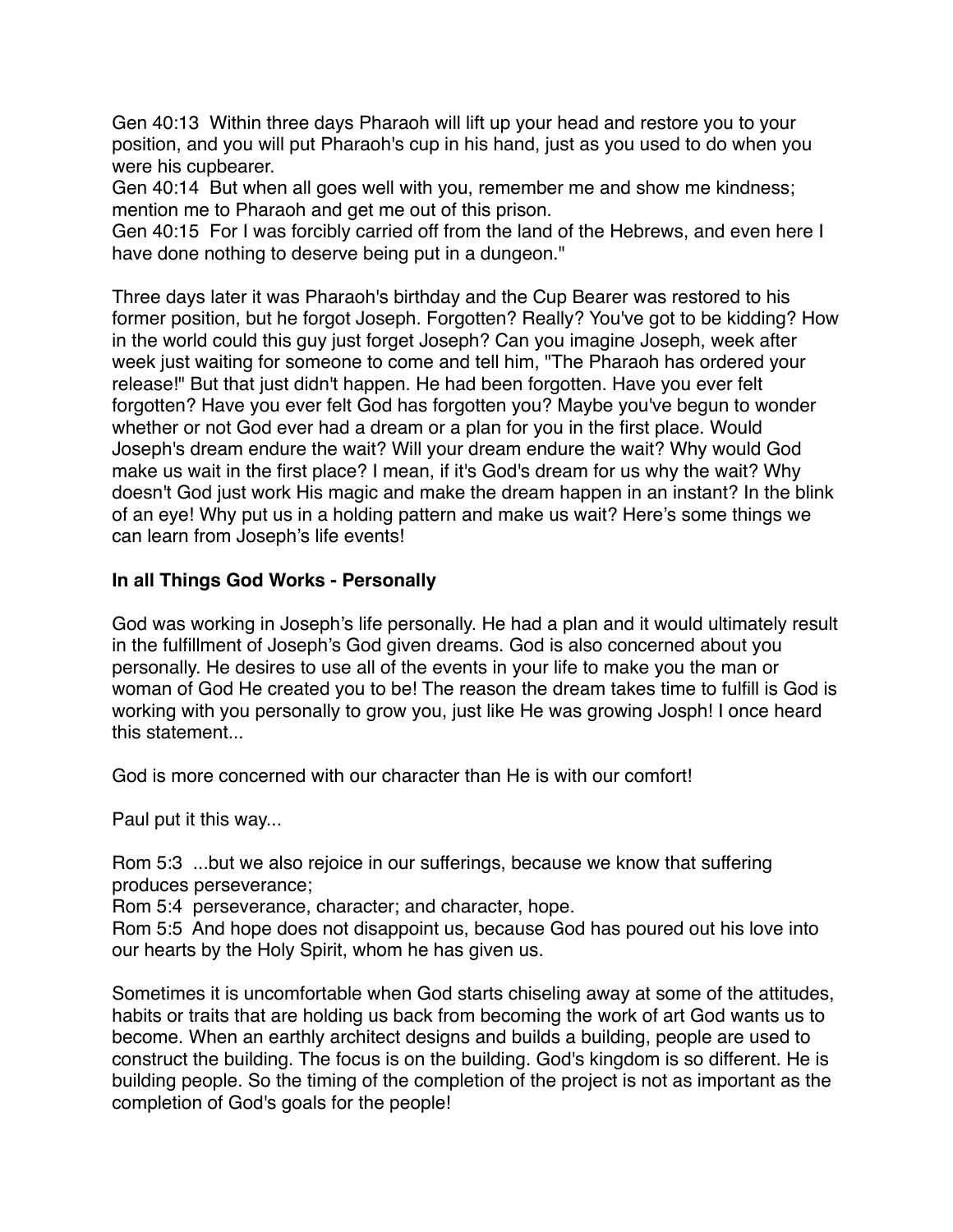Gal 6:9 Let us not become weary in doing good, for at the proper time we will reap a harvest if we do not give up.

God is more concerned with who we become than how quickly we become! Sometimes we want to become leaders without having gone through the life experience we need in order to be a good leader. And we must remember, how we achieve the dream is as important as the dream itself! Does our integrity, honesty, and trustworthiness remain in tact as we pursue our dreams? All of those things remained in tact as Joseph faced difficulties. And we'll see that God was getting Joseph ready for a huge responsibility. One that would allow him to save not only his family, but the nation of Israel.

## **In All Things God Works - Practically!**

This is so important for us to know! God's timing makes sense. Joseph certainly didn't understand this at the time! We may not understand it in our life events, but He understands and knows things we can't know and perceives and sees things we can't see. Sometimes His plan not only takes time, but unusual routes. God has His reasons. Listen to this most practical advice from the writer of Proverbs. We've read it recently…

Prov 3:5 Trust in the LORD with all your heart and lean not on your own understanding; Prov 3:6 in all your ways acknowledge him, and he will make your paths straight.

The King James version says "He shall direct thy paths." In other words, God will give you good directions. Straight paths simply means you won't be meandering around without direction! God making our path straight doesn't mean He's going to take us on the shortest route! The shortest route would seem most practical to us, but let me explain. If God's plan for you is to get from point A to point G on the map, He will probably not draw one long straight line from A to G.

He may, in fact, draw several short straight lines. One from point A to point B. One from point B to point C. One from point C to point D. You get my point! Why is this? Because at point B, there's a lesson you need to learn! At point C there's a person you need to meet whom God will use to help you in your journey! At point D there's some critical supplies you'll need to pick up! At point E there's someone who needs your help in their journey! Point F may just be a place to rest before you get to the destination, point G, because you may need all the energy you can muster once you've arrived! Certainly seemed true for Joseph!

## **In All Things God Works - Purposefully!**

Proverbs 19:21 Many are the plans in a man's heart, but it is the LORD'S purpose that prevails.

Remember, God's dream for you is not just about achieving some goal, or doing some task! No, God's plan has a purpose far beyond just being able to say, "I did it!" A part of God's plan for you is found in the journey to get to your dream and the little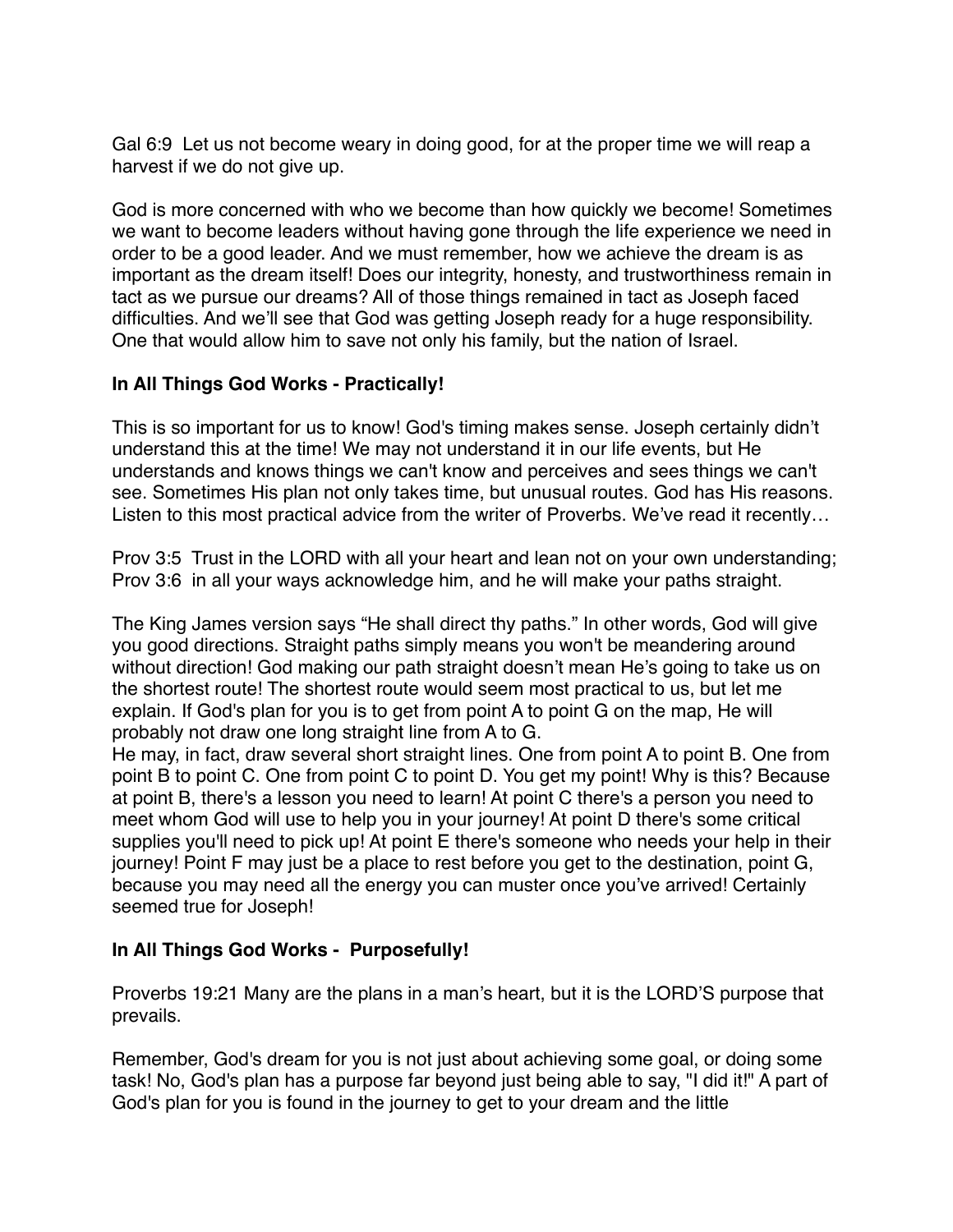accomplishments along the way that are really not so little after all! Lives touched, lives changed, lessons learned, lessons taught, love received, love given! If you just run past the needs and the hurts of others on your way to your grand prize, how sad is that? What dream could be so important for you to step on others just to achieve your dream? One of the saddest things I've seen in my life is folks who are always trying to get somewhere and they're trying to get there as fast as they can. Some people spend their whole life always trying to get to the next goal or dream or station in life and they never slow down enough to learn any lessons, or share any lessons, to give any love or receive any either. They never take the time to live in the moment and cherish the powerful gift of life God has given them today!

## **In All Things God Works - Providentially**

Remember God has a way of making good come from even the worst tragedies when we let Him! This doesn't mean we don't weep, or hurt, or question, or even at times feel totally helpless and just without words, but we are not without help…

Rom 8:26 In the same way, the Spirit helps us in our weakness. We do not know what we ought to pray for, but the Spirit himself intercedes for us with groans that words cannot express.

Rom 8:27 And he who searches our hearts knows the mind of the Spirit, because the Spirit intercedes for the saints in accordance with God's will.

Rom 8:28 And we know that in all things God works for the good of those who love him, who have been called according to his purpose.

This was certainly true for Joseph! He had been called according to God's plan, purpose and covenant promise!! Ok, are you ready for this? When we started our story Joseph was 17 years old. He's around twenty eight when the cupbearer forgot him. Two years later, when Joseph was around 30 years old, the cupbearer finally remembers him. Do the math! That's 13 years it took from the time Joseph was sold into slavery. But when the dream came true, it came true in a big way. Pharaoh had a dream and none of his wise men could interpret them. The Baker tells Pharaoh about Joseph, Joseph is summoned and interprets the dream. It's a prophecy about the 7 years of abundance that was coming and the 7 years of famine that was to follow. Joseph not only interpreted the dream but wisely set forth a plan to deal with the famine and this happens...

## **Life Event # 4 God's Plan and Joseph's Dream Becomes a Reality**

Gen 41:37 The plan seemed good to Pharaoh and to all his officials.

Gen 41:38 So Pharaoh asked them, "Can we find anyone like this man, one in whom is the spirit of God?"

Gen 41:39 Then Pharaoh said to Joseph, "Since God has made all this known to you, there is no one so discerning and wise as you.

Gen 41:40 You shall be in charge of my palace, and all my people are to submit to your orders. Only with respect to the throne will I be greater than you."